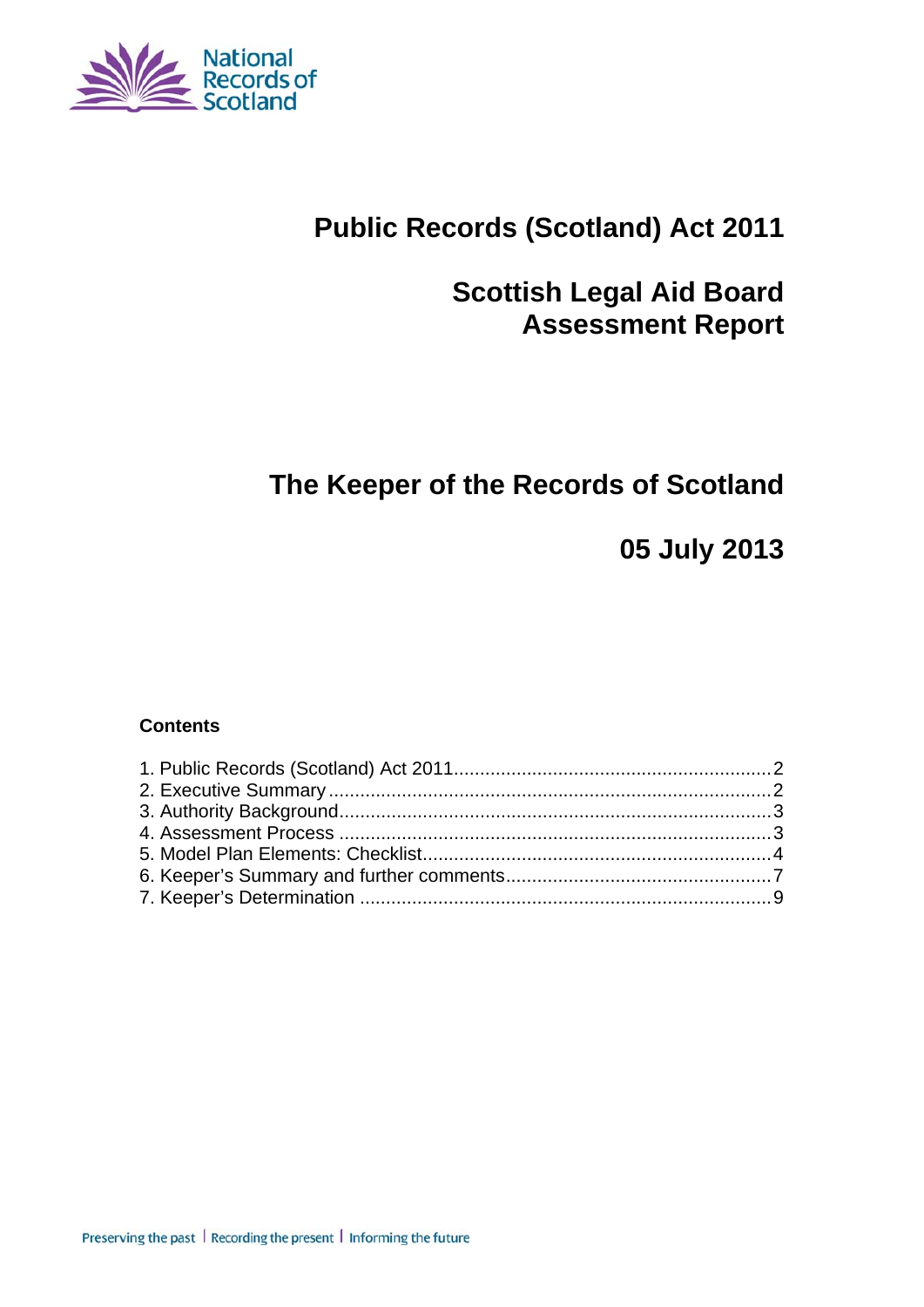## **1. Public Records (Scotland) Act 2011**

The Public Records (Scotland) Act 2011 (the Act) received Royal assent on 20 April 2011. It is the first new public records legislation in Scotland since 1937 and came fully into force on 1 January 2013. Its primary aim is to promote efficient and accountable record keeping by named Scottish public authorities.

The Act has its origins in *The Historic Abuse Systemic Review: Residential Schools and Children's Homes in Scotland 1950-1995* (The Shaw Report) published in 2007. The Shaw Report recorded how its investigations were hampered by poor record keeping and found that thousands of records had been created, but were then lost due to an inadequate legislative framework and poor records management. Crucially, it demonstrated how former residents of children's homes were denied access to information about their formative years. The Shaw Report demonstrated that management of records in all formats (paper and electronic) is not just a bureaucratic process, but central to good governance and should not be ignored. A follow-up review of public records legislation by the Keeper of the Records of Scotland (the Keeper) found further evidence of poor records management across the public sector. This resulted in the passage of the Act by the Scottish Parliament in March 2011.

The Act requires a named authority to prepare and implement a records management plan (RMP) which must set out proper arrangements for the management of its records. A plan must clearly describe the way the authority cares for the records that it creates, in any format, whilst carrying out its business activities. The RMP must be agreed with the Keeper and regularly reviewed.

### **2. Executive Summary**

This report sets out the findings of the Keeper's assessment of the RMP of the *Scottish Legal Aid Board* by the Public Records (Scotland) Act 2011 Assessment Team following its submission to the Keeper on 14 June 2013*.*

The assessment considered whether the RMP of the *Scottish Legal Aid Board* was developed with proper regard to the 14 elements of the Keeper's statutory Model Records Management Plan (the Model Plan) under section 8(3) of the Act, and whether in this respect it complies with it and the specific requirements of the Act.

The outcome of the assessment and the Keeper's decision on whether the RMP of the *Scottish Legal Aid Board* complies with the Act can be found under section 7 of this report with relevant recommendations.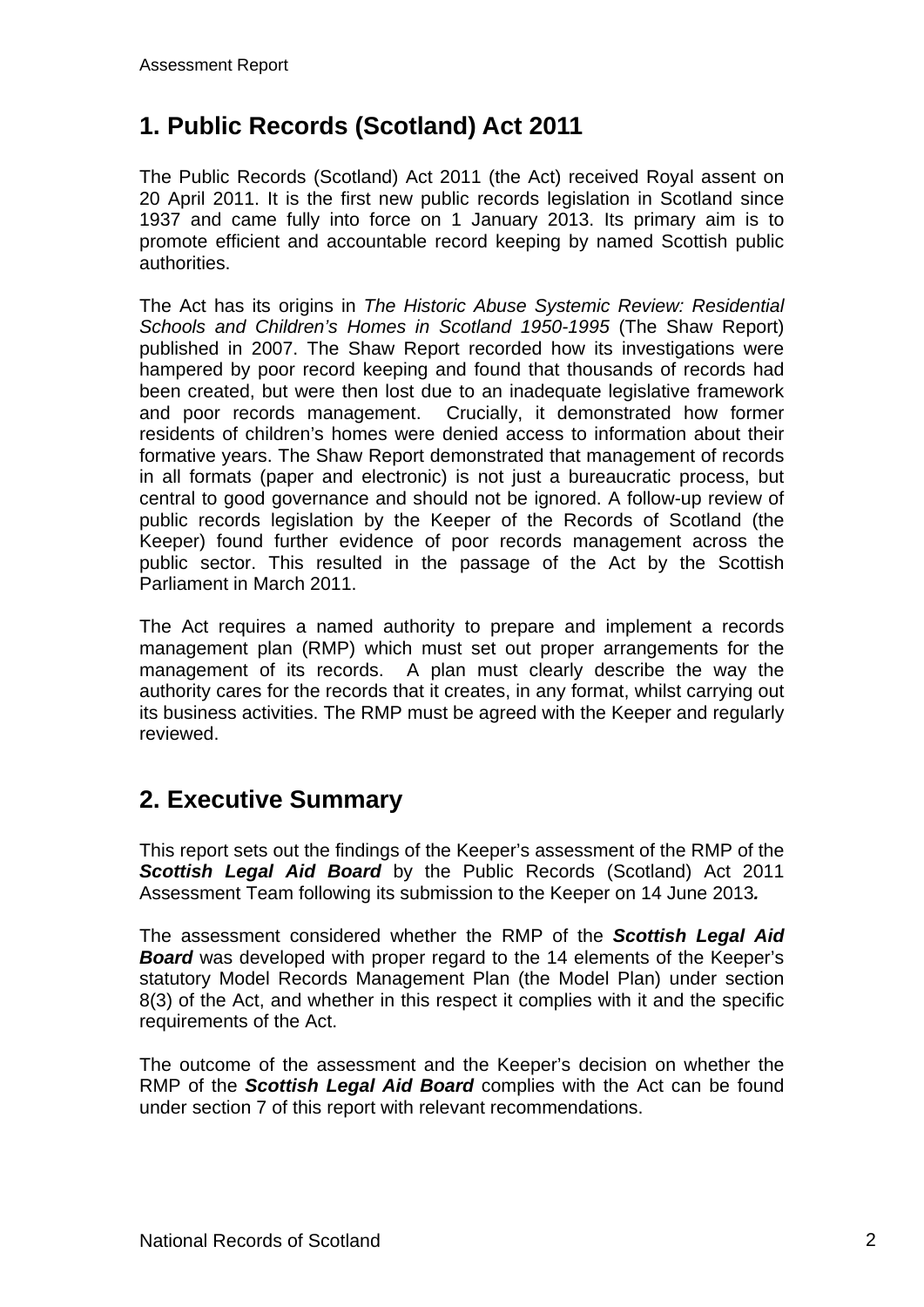## **3. Authority Background**

The Scottish Legal Aid Board (SLAB) was set up in 1987 to manage the legal aid system in Scotland. They are a Non-Departmental Public Body responsible to the Scottish Government. SLAB also advises Scottish Ministers on the operation of the legal aid system and makes proposals for ways to develop it. The work of SLAB is overseen by a non-executive board. The executive management is headed by the Chief Executive, who is also the Accountable Officer, and is supported by three directors and a Principal Legal Adviser.

### **4. Keeper's Assessment Process**

The RMP was assessed by the Public Records (Scotland) Act Assessment Team on behalf of the Keeper. Assessors used the checklist elements listed in section 5, to establish whether the *Scottish Legal Aid Board's* RMP was developed with proper regard to the elements of the Model Plan and is compliant with the Act. The assessment also considered whether there was sufficient supporting evidence of such compliance.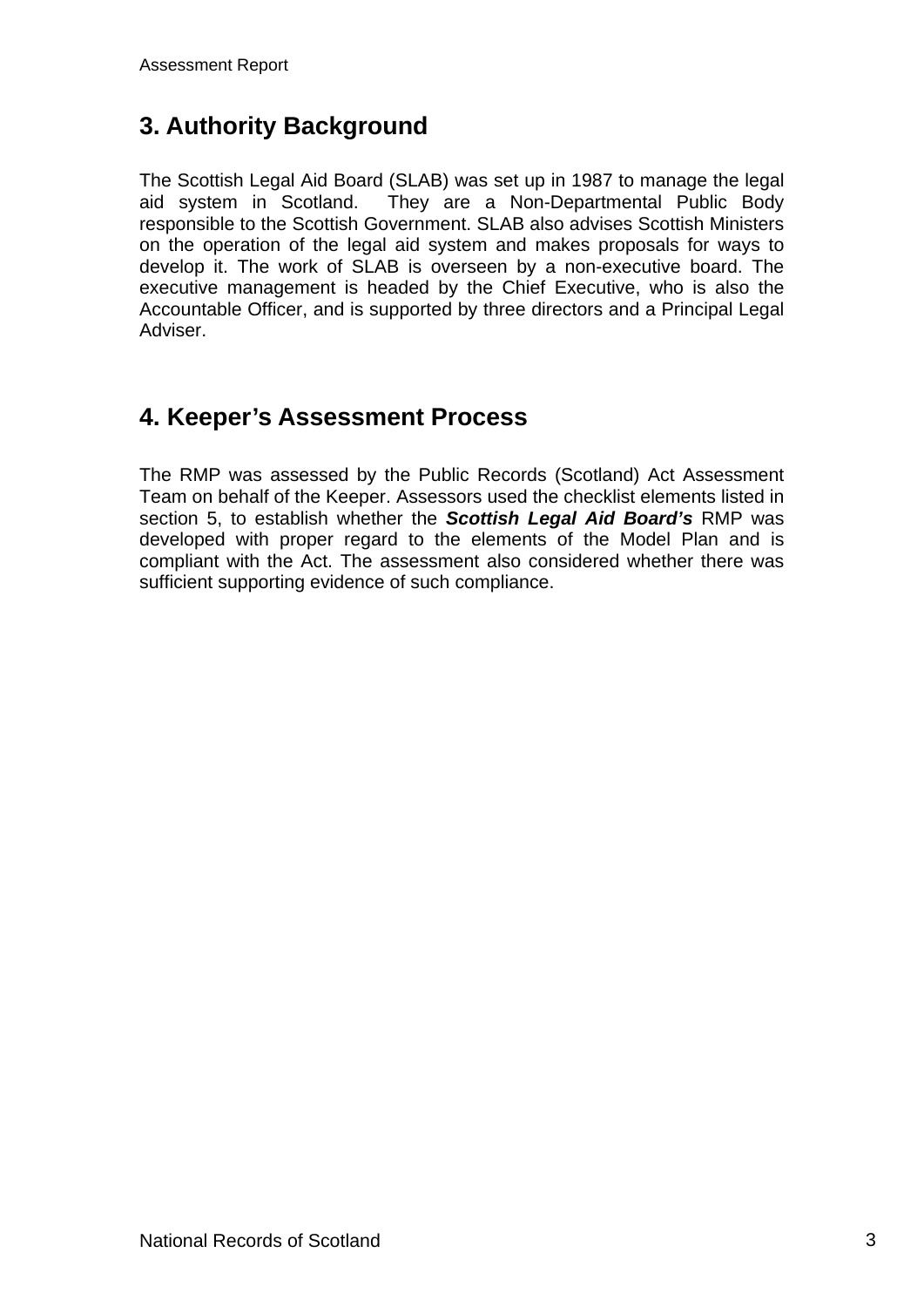# **5. Model Plan Elements: Checklist**

| <b>Element</b>                                       | <b>Present</b> | <b>Evidence</b>                                                                                                                                          | <b>Notes</b>                                                                                                                                                                                                                                                                                                                         |
|------------------------------------------------------|----------------|----------------------------------------------------------------------------------------------------------------------------------------------------------|--------------------------------------------------------------------------------------------------------------------------------------------------------------------------------------------------------------------------------------------------------------------------------------------------------------------------------------|
| 1. Senior Officer<br>Compulsory element              |                |                                                                                                                                                          | Graeme Hill, director of<br><b>Corporate Services and</b><br>Accounts accepts overall<br>responsibility for the RMP. Mr<br>Hill is one of three directors<br>who support the board's<br>executive management.                                                                                                                        |
| 2. Records Manager<br>Compulsory element             |                | The Keeper has<br>been provided<br>with a staff<br>responsibility<br>document signed<br>off by the director<br>of Corporate<br>Services and<br>Accounts. | SLAB has promoted the<br>visibility of their 'records<br>management specialist'<br>through events and through<br>publication of her profile in the<br>in-house Briefly e-magazine.<br>Briefly is used to raise<br>awareness of PRSA and of<br>records management in<br>general.                                                      |
| 3. Policy<br>Compulsory element                      |                | SLAB has a<br>formal Records<br>Management<br>Policy submitted<br>as evidence<br>E01.01.                                                                 |                                                                                                                                                                                                                                                                                                                                      |
| 4. Business<br>Classification                        |                |                                                                                                                                                          | The policy document (E01.01)<br>refers to SLAB's Document<br>Storage, Retention and Storage<br>Policy (E05.01) an 80 page<br>document that is, in the<br>absence of a full business<br>classification, the key pillar of<br>the RMP (See further<br>comments below). No<br>functions of SLAB are<br>contracted out to third parties. |
| 5. Retention schedule                                |                |                                                                                                                                                          | See above                                                                                                                                                                                                                                                                                                                            |
| 6. Destruction<br>Arrangements<br>Compulsory element |                |                                                                                                                                                          | How should I dispose of<br>Electronic Records? Highlights<br>the issue of hidden caches of<br>'deleted' records, and says that                                                                                                                                                                                                       |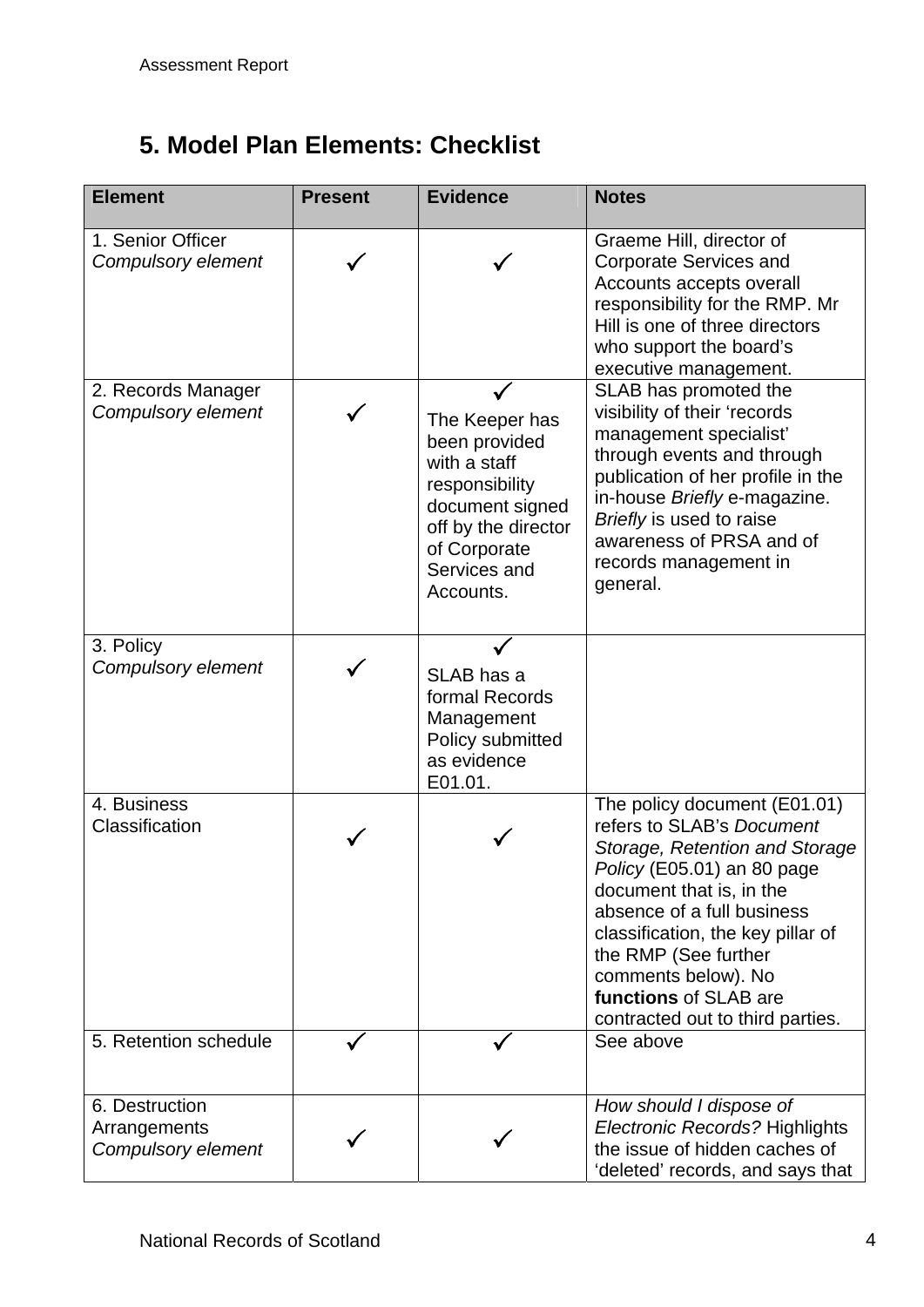| 7. Archiving and                                              |                                                            | the 'IS department will arrange<br>the appropriate disposal of the<br>server and back-up media in<br>the appropriate timescales'.<br>However, it is not clear what<br>these timescales are.<br>There is specific guidance<br>around e-mails (03.01)<br>including reminders to regularly<br>empty the deleted items folder.<br>The place of deposit for the                                                                                                                                   |
|---------------------------------------------------------------|------------------------------------------------------------|----------------------------------------------------------------------------------------------------------------------------------------------------------------------------------------------------------------------------------------------------------------------------------------------------------------------------------------------------------------------------------------------------------------------------------------------------------------------------------------------|
| <b>Transfer</b><br>Compulsory element                         |                                                            | records of SLAB is the National<br>Records of Scotland. A<br>memorandum of understanding<br>is underway. This has been<br>confirmed by NRS client<br>managers.                                                                                                                                                                                                                                                                                                                               |
| 8. Information Security<br>Compulsory element                 | $08.01 - 08.04$<br>Information<br><b>Security Policies</b> | SLAB have also submitted<br>examples of access protocols                                                                                                                                                                                                                                                                                                                                                                                                                                     |
| 9. Data Protection                                            | $09.01 - 9.03$                                             | SLAB has supplied their<br>Access to Information<br>document and data protection<br>policy which fulfils element 9. A<br>copy of SLAB's ICO registration<br>entry details, including their<br>registration number is also<br>included in the evidence<br>package.                                                                                                                                                                                                                            |
| 10. Business<br><b>Continuity and Vital</b><br><b>Records</b> | $10.1 - 10.3$                                              | The Board has a disaster<br>recovery/ business continuity<br>plan held on a shared drive and<br>also held in an emergency box<br>at another, distant, location.<br>This is a good idea. The plan is<br>reviewed after a test or after a<br>major incident. The names of<br>the Board's Incident<br>Management Team have been<br>redacted in the version sent to<br>the Keeper as evidence. The<br>Keeper is satisfied that this<br>redaction is appropriate.<br>(See further comments below) |
| 11. Audit trail                                               |                                                            | SLAB have provided the<br>Keeper with their version                                                                                                                                                                                                                                                                                                                                                                                                                                          |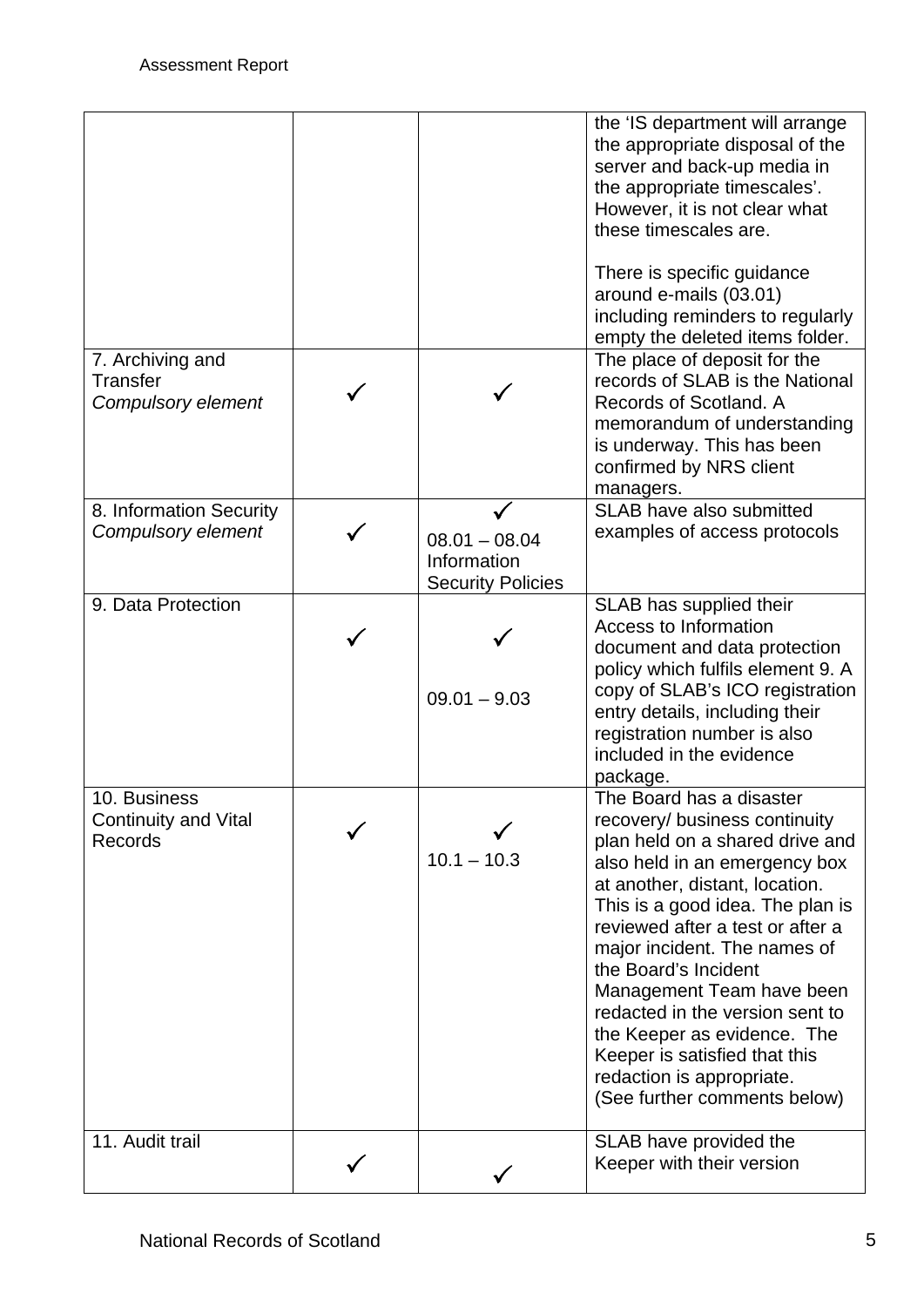|                                                             |                                                                                                                                                    | control and naming<br>conventions guidance<br>document (E03-02). Naming<br>conventions for web publishing<br>have been included.                                                                                                                                                                                                                                                                                               |
|-------------------------------------------------------------|----------------------------------------------------------------------------------------------------------------------------------------------------|--------------------------------------------------------------------------------------------------------------------------------------------------------------------------------------------------------------------------------------------------------------------------------------------------------------------------------------------------------------------------------------------------------------------------------|
| 12. Competency<br>Framework for records<br>management staff | E02.01 Job<br>Description for<br>Records<br>Management<br>Specialist sets out<br>the skills and<br>competencies<br>possessed by the<br>Specialist. | The SLAB Records<br>Management Policy (E01-01)<br>guarantees 'appropriate<br>records management training'<br>(page 2). SLAB offer online<br>training sessions on their<br>intranet including Protecting<br>Information. This is principally<br>used to train staff in secure<br>handling of personal<br>information, but also<br>emphasises the importance of<br>efficient records management.<br>(See further comments below) |
| 13. Assessment and<br><b>Review</b>                         |                                                                                                                                                    | This Records Management<br>Policy and the Information<br>Governance Policy are<br>reviewed annually. Other<br>elements of the plan are<br>reviewed bi-annually<br>(See further Comments Below)                                                                                                                                                                                                                                 |
| 14. Shared Information                                      | Various - for<br>example: data<br>sharing<br>agreement 14.02                                                                                       | There is evidence provided to<br>suggest that there are<br><b>Information Sharing Protocols</b><br>in place regarding information<br>covered by Data Protection Act<br>and otherwise.                                                                                                                                                                                                                                          |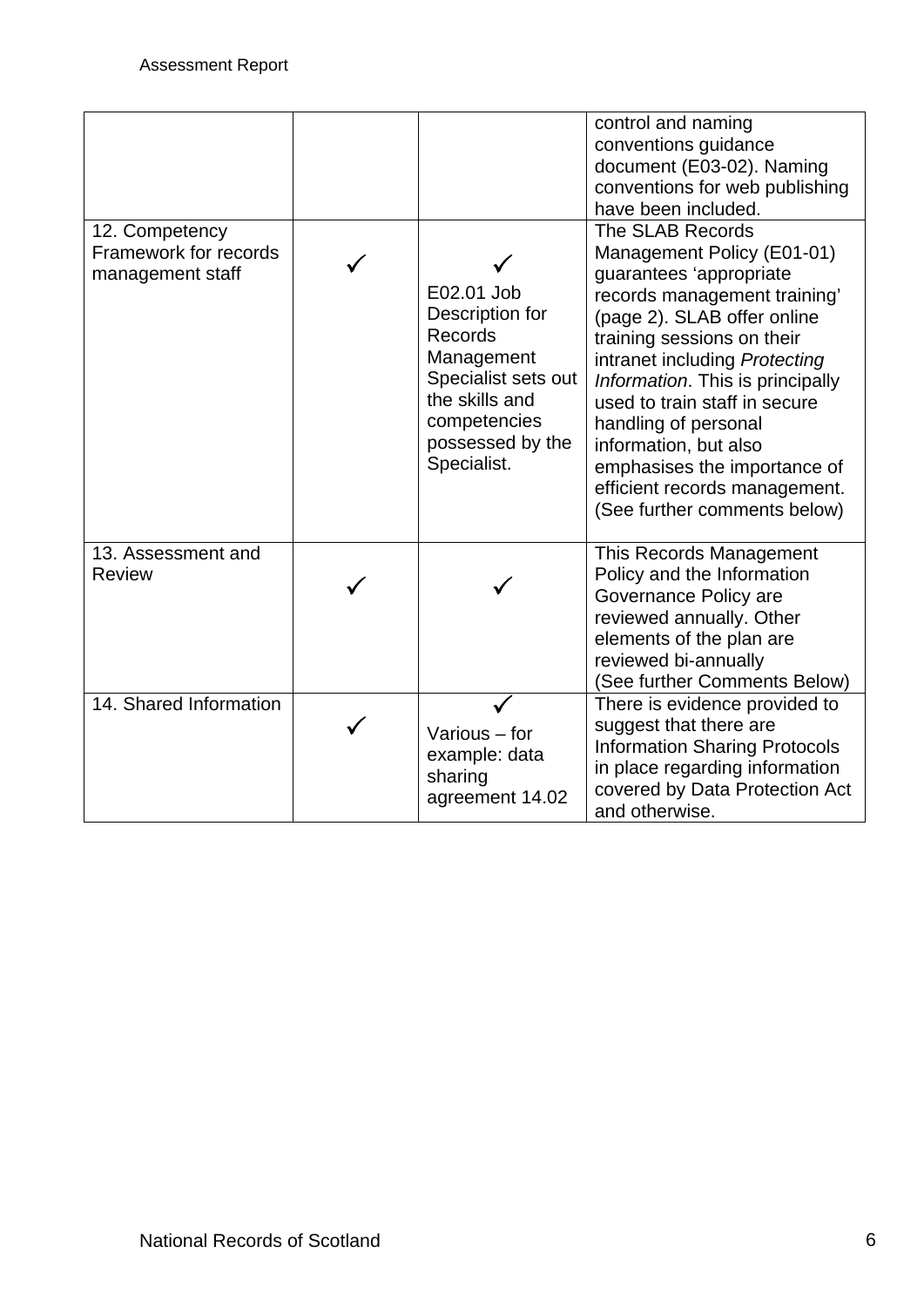### **6. Keeper's Summary**

Elements *1 - 14* that the Keeper considers should be in a public authority records management plan have been properly considered by the *Scottish Legal Aid Board*. Policies and governance structures are in place to implement the actions required by the plan.

#### **Further Comments:**

Although the proposed electronic records management solution (SharePoint) has not been rolled out as yet, the licence has been purchased and the RMP makes a clear commitment that: 'The Board **will** be introducing a SharePoint system later this financial year and a business classification scheme **will** be incorporated'. These commitments, signed-off by the director of Corporate Services and Accounts, coupled with the resources already committed by the purchasing of the SharePoint licence convince the Keeper that SLAB will indeed adopt this system. He would ask that when fully implemented SLAB update their RMP and send him a copy.

SLAB constituted a project board to pull together this RMP and have submitted sample minutes of that board as part of the evidence package.

The RMP refers to ensuring that all 'employees, contractors… who have access to any personal data held by the board'. The Records Management Policy (E01-01) uses the phrase '…who have access to any information'. As records management extends beyond the protection of personal data, the Keeper prefers the wording of the policy document rather than that in the submitted RMP.

SLAB's *Document Storage, Retention and Disposal Policy* (E05-01) shows activities, sub-divided again into different types of record. Against each of these record types SLAB have allocated a retention period, the authority for that decision – for example the *Taxes Management Act 1970* - and the responsible office holder. Although under element 4 SLAB states that 'the Board does not currently have a formal business classification scheme'. The *Document Storage, Retention and Disposal Policy* fulfils this role adequately for the Keeper's purposes, in as much as it shows a clear understanding of the records created by SLAB while carrying out its function and it applies across the entire organisation.

Section 3.4 in the 05 - 01 DOCUMENT STORAGE, RETENTION AND DISPOSAL POLICY KF v0.3 refers to Vital Records having been identified and that further information is included in the Business Continuity Plan, although there is no evidence to support this. It is however recognised that the Plan is currently being revised and that being the case the Keeper would recommend that provision for recovering vital records is made in the Business Continuity Plan, and that this is submitted in evidence to him.

SLAB has created a PowerPoint presentation on records management *The Nuts and Bolts of Records Management* stressing the value of records as an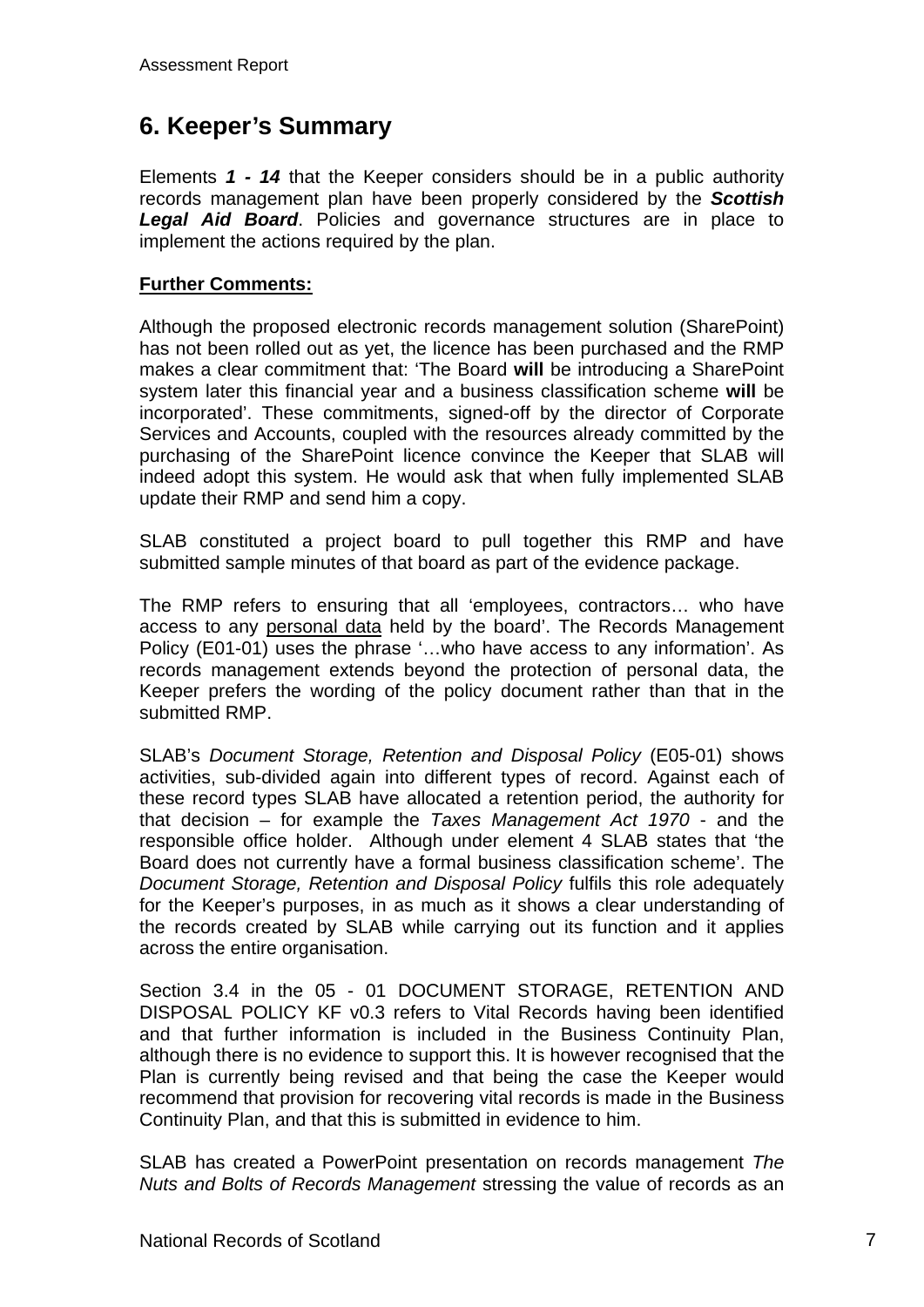asset and of bad record keeping as a risk. The Keeper has been provided with evidence of a further, in-house, project to create a learning resource to support information governance within SLAB. The Keeper recognises that appropriate training is mandatory for certain staff and available to all.

SLAB have adopted the Maturity Model from JISC infoNet as a selfassessment tool and created an action plan for future developments which they have shared with the Keeper. The action plan submitted as E13-03 is repeated as appendix A of the RMP, making the improvement plan part of the signed-off whole. Although the JISC Maturity Model is designed for further and higher education institutions it is easily adapted to other public bodies. The Keeper points to it in his published guidance document as a tool to selfassess an authority's records management provision.

SLAB has mapped their RMP against *ISO15489-1: 2001 Records Management*.

Finally, SLAB has submitted an 80 page *Document Storage, Retention and Disposal Policy* document as part of its evidence package to the Keeper. This represents a considerable piece of work on behalf of the authority and would be an excellent resource for other similar bodies undergoing this process. While the Keeper understands that it may not be deemed appropriate for this document to be published on the Board's public facing website, he wonders if there is some mechanism by which SLAB would allow it to be circulated to other scheduled authorities. This is, of course, a matter for consideration by SLAB only, and the Keeper will not make this document, or any other part of the evidence package available to any party outside the PRSA assessment team staff of NRS without the authority's express permission.